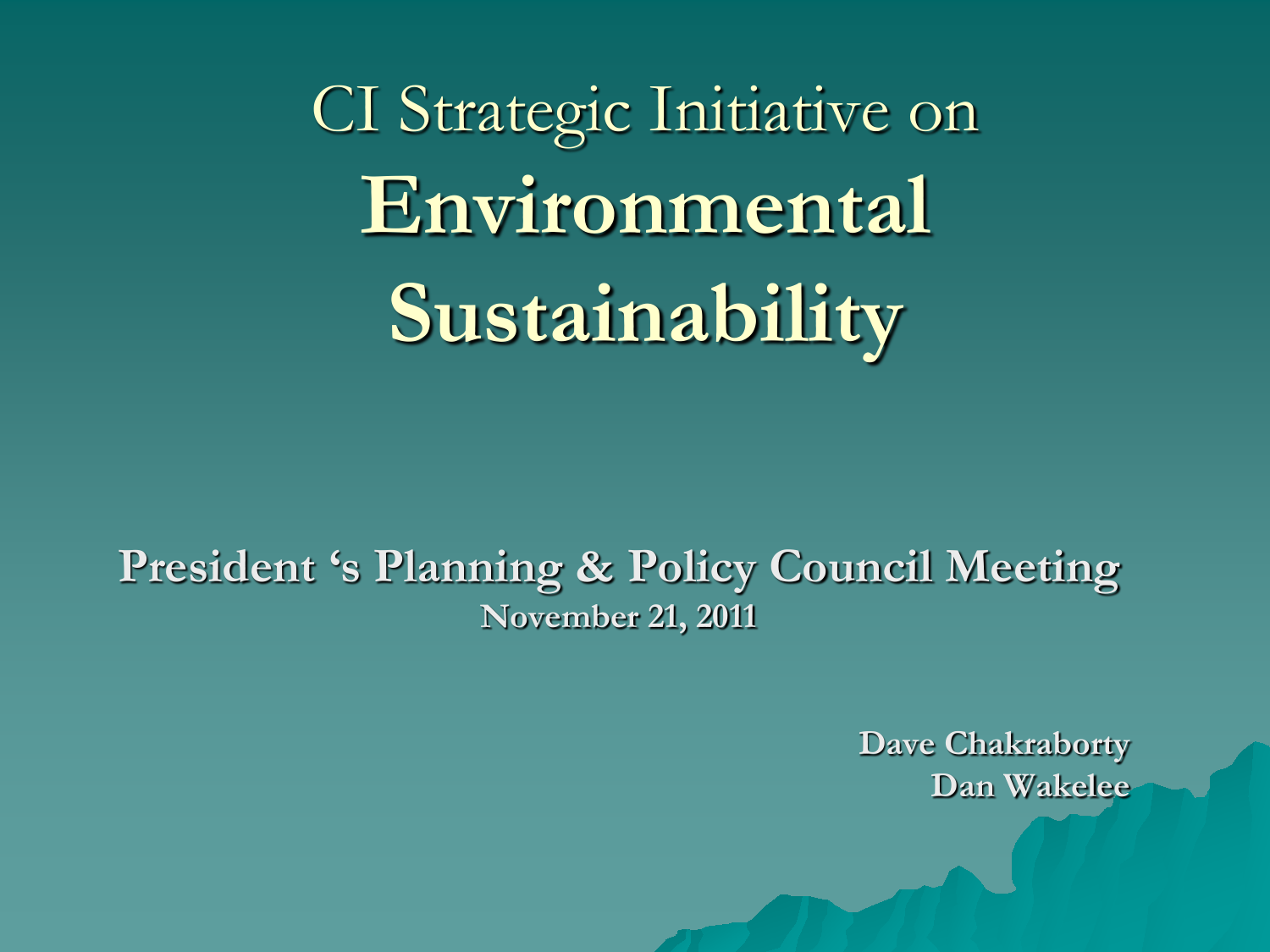#### Elevate Sustainability as a Core Value and Identity for CSUCI and the Region

- **To engage students at all levels with sustainability concepts and issues through their formal and informal learning**
- **To enhance faculty, staff, community, and regional engagement and experience with respect to sustainability**

 **To minimize environmental and socio-economic impacts of University operations, practices, policies, and procedures, and to integrate sustainability into University strategic, facilities, operations, and financial planning**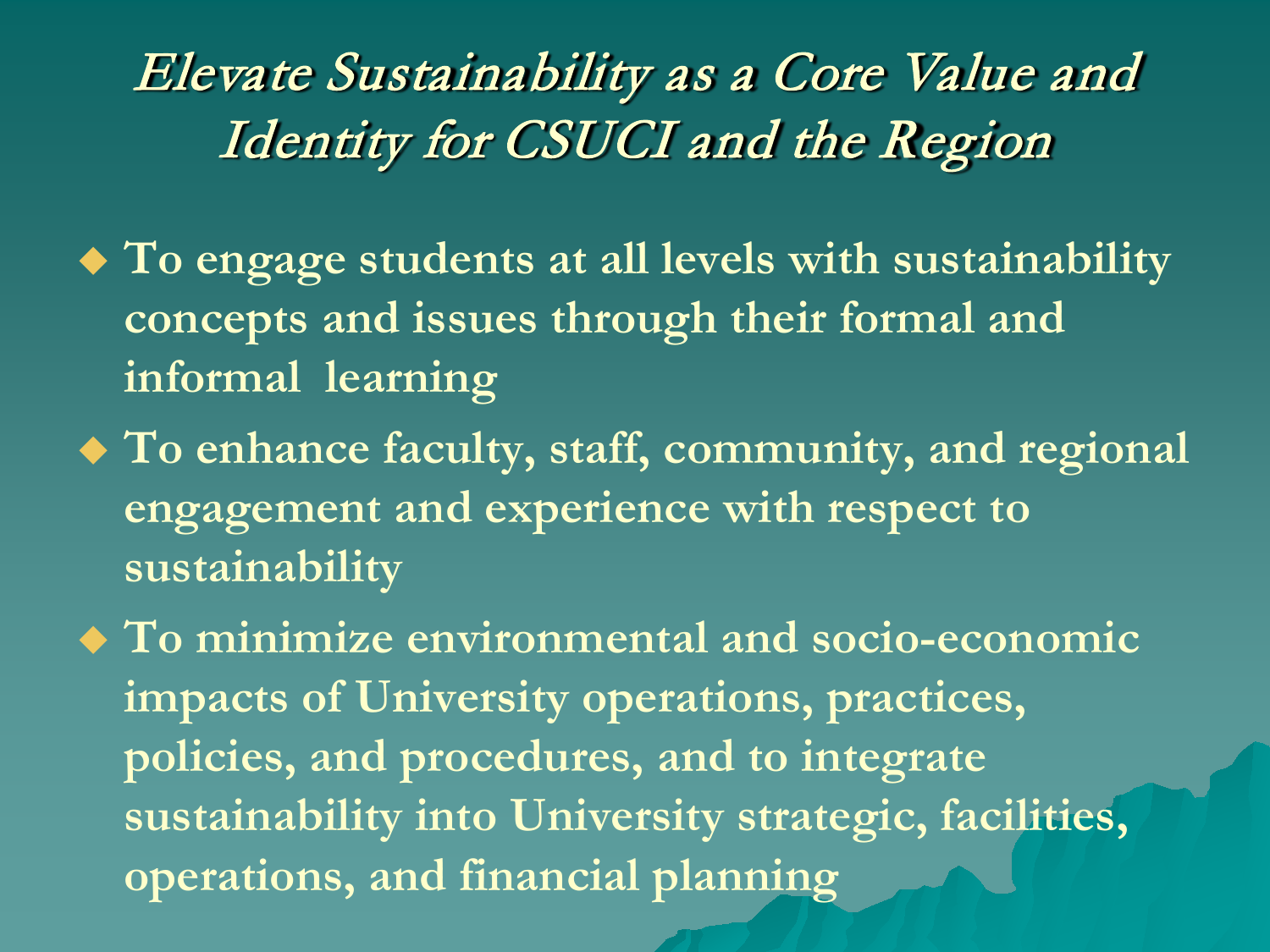

## Assessment and planning

### AASHE STARS – Silver rating  $-4$ <sup>th</sup> highest score in building operations and maintenance ◆ 2008-2010 Campus Greenhouse Gas Inventory

– [http://www.csuci.edu/sustainability/stars/operations/ghg-emissions](http://www.csuci.edu/sustainability/stars/operations/ghg-emissions-inventory.htm)inventory.htm

– 2010-2011 inventory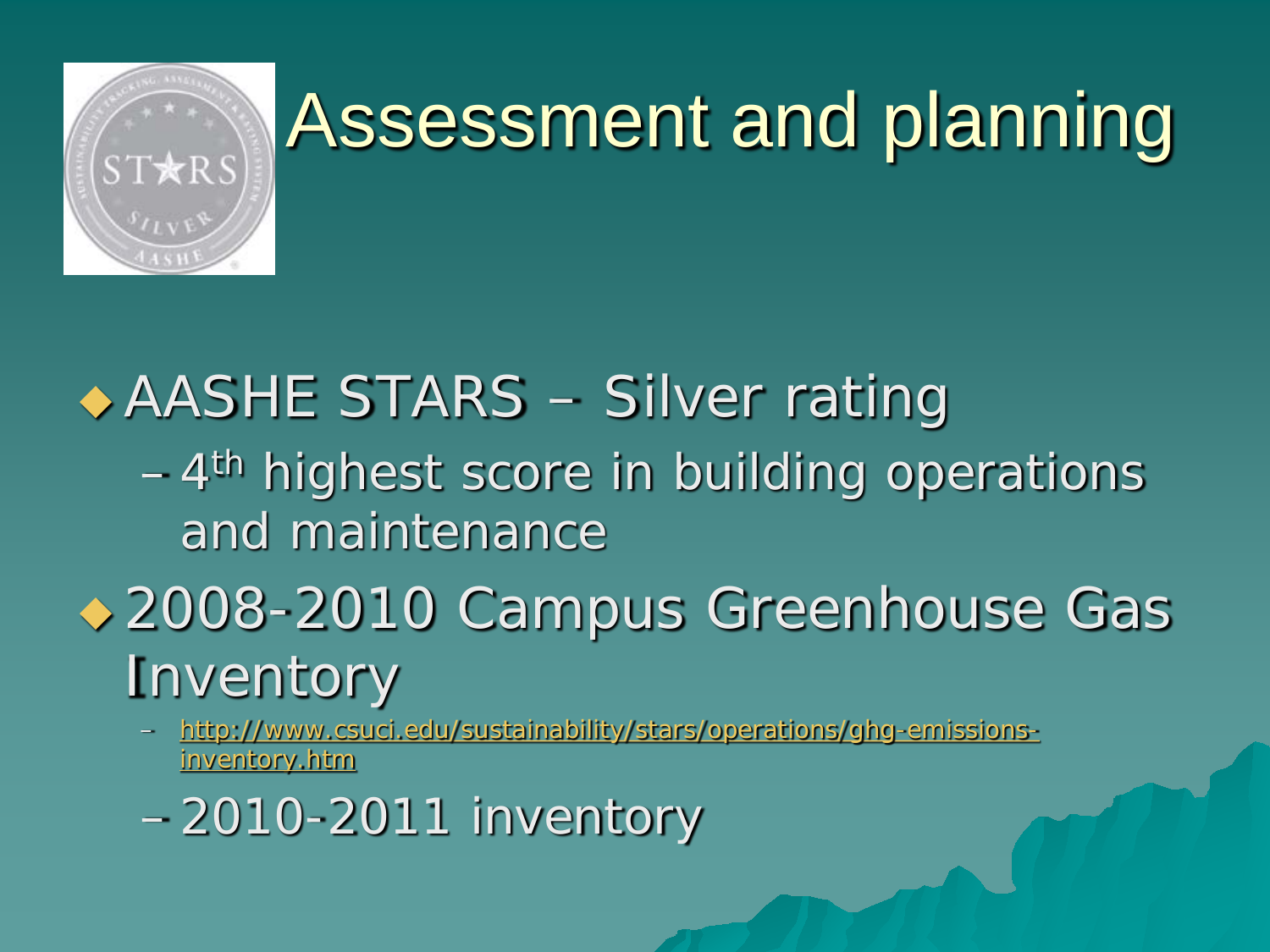### **Accomplishments**

 **Electricity Conservation:** Reduced electricity consumption by more than 27% over the last 3 years on KWH/GSF basis.

#### **Water Conservation:**

- ◆ Over 97% of campus now irrigated with reclaimed water.
- ◆ More than 99% urinals are waterless urinals.
- $\leftrightarrow$  Water saved over two years = 28%
- **Native Vegetation**: Planting drought-tolerant, Californianative plants.
- **Chemical Usage**: Use Green-Seal certified cleaning products.
- **Waste Reduction:** Campus recycle rate = approx 50%. Installed first water-bottle filling station in Student Union Building.
- **Environmental Literacy:** Launched Energy Dashboard <http://www.wattcafe.com/csuci/dashboard/>